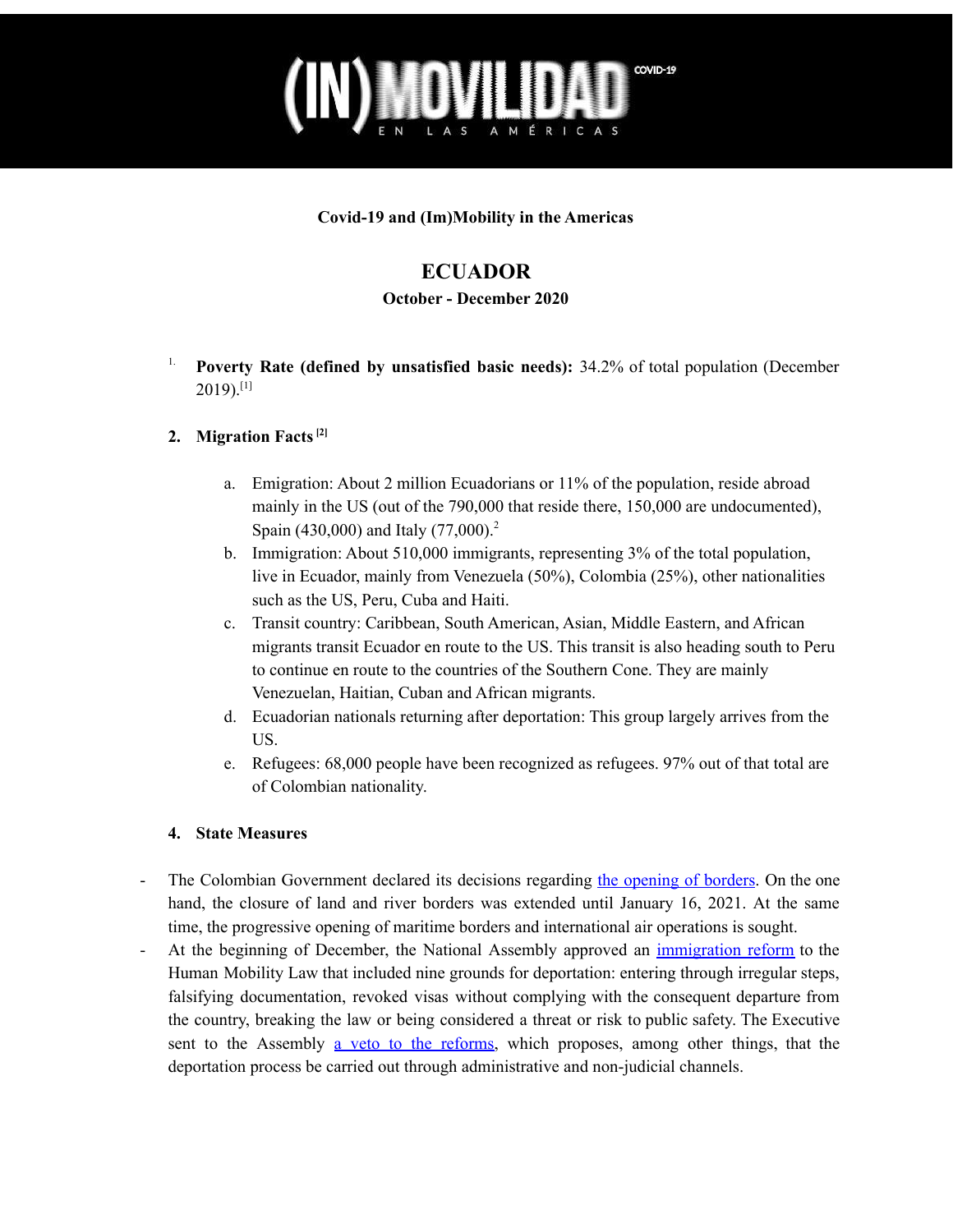# COVID-19

- On December 18, 2020, in the city of Ibarra, the Imbabura Human Mobility Plan was debuted, which has been formulated to manage the many migratory processes in the province. This is a locality where strongly xenophobic events were recorded before and during the pandemic.
- Foreign Minister Luis Gallegos reported on the [repatriation](https://www.elcomercio.com/actualidad/imbabura-plan-provincial-movilidad-estrategias.html) to Ecuador of more than 17 thousand citizens.
- The "Return to the Homeland" plan currently administered by the Venezuelan government permitted 170 [Venezuelans](https://www.elcomercio.com/actualidad/regreso-ciudadanos-venezolanos-vuelta-patria.html) a return to their country of origin on the 20<sup>th</sup> of November, 2020.

### **5. Migrant Situation Alerts**

*Colombian, Peruvian and especially Venezuelan immigrants (the latter number about 400 thousand people), including children and adolescents*

- Exchange and trade activities have been affected by months of border closure, which forces border residents to transport people and merchandise [clandestinely.](https://www.teleamazonas.com/varias-motocicletas-son-reportadas-como-robadas-en-ecuador-y-colombia/)
- At the end of December, an [operation](https://www.teleamazonas.com/varias-motocicletas-son-reportadas-como-robadas-en-ecuador-y-colombia/) was carried out to detain motorcycles that transport people and merchandise on the northern border.
- Venezuelan immigrants, in addition to facing a labor and economic situation that has been complicated by the pandemic, are concerned about the situation of their families in [Venezuela.](https://www.teleamazonas.com/venezolanos-que-migraron-buscan-la-forma-de-ayudar-a-sus-familias/) Many try to send aid and remittances to support them.
- The migration of Venezuelan citizens has not stopped despite the closure of borders. The United Nations Refugee Agency highlighted the fact that the measures that immigrants employ in this context are irregular and controlled by illegal trafficking networks and armed groups. Many migrants are exposed to violence and [exploitation](https://www.elcomercio.com/actualidad/personas-salida-venezuela-cierre-fronteras.html) on their journey.
- Evading the patrols of the Armed Forces, crossing rivers, defying the low temperatures, enduring hunger, and without money, hundreds of [Venezuelans](https://www.elcomercio.com/actualidad/cierre-frontera-colombia-migracion-venezolanos.html) cross the border every day back to [Colombia](https://www.elcomercio.com/actualidad/cierre-frontera-colombia-migracion-venezolanos.html). An estimated 115,000 Venezuelans have returned to their homes since April because of the pandemic. The same occurs on the southern border, where hundreds of [Venezuelans](https://www.ecuavisa.com/articulo/noticias/nacional/677386-aumenta-cruce-ilegal-ciudadanos-venezolanos) [manage](https://www.ecuavisa.com/articulo/noticias/nacional/677386-aumenta-cruce-ilegal-ciudadanos-venezolanos) to cross into Peru, being victims of trafficking networks and police and military persecution.
- *-* The [migration](http://www.geografiacriticaecuador.org/justiciamigrante) factsheet made by the Colectivo Geografía Crítica de Ecuador regarding the situation of immigrants in the context of a pandemic, shows the enormous difficulties that migrants face in this context. Among the most revealing data is that 86.7% of Venezuelan migrants have no social security affiliation and 89.9% do not have private health insurance.

### *Migrant children and adolescents*

If before the pandemic access to education for migrant children, especially Venezuelans, was limited, the pandemic has worsened this situation since many do not have devices or the internet. In the schools of Quito, 13,643 Venezuelan girls, boys, and adolescents are registered for the 2020-2021 cycle according to the database of the Ministry of Education. This figure represents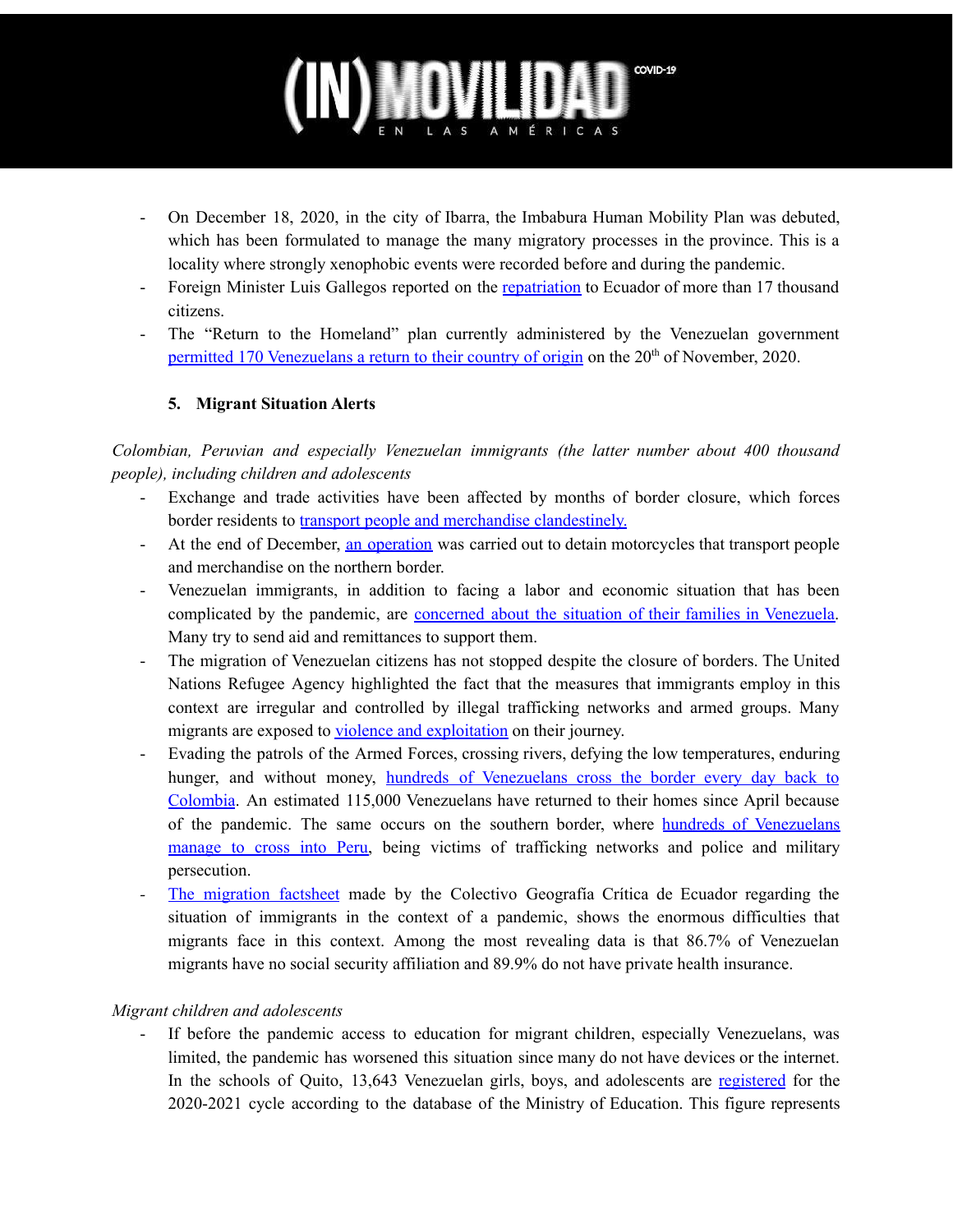## COVID-19

less than 2% of all students in the capital and does not come close to the number of the boys and girls who live in the city.

- Children with limited access to regularization and stateless persons, who find themselves particularly vulnerable due to the pandemic, lack access to health and education.
- Anyi Morales, representative of Plan International, stated that the situation of migrant Venezuelan children is terrifying. In addition, she emphasized the condition of girls and [adolescents](https://www.vistazo.com/seccion/actualidad-mundial/la-situacion-de-la-infancia-venezolana-migrante-es-aterradora-alerta-ong) who suffer many types of violence in host countries.

### *Ecuadorian emmigration*

- There is a direct relationship between the large number of passports issued in Azuay and migration to the United States, according to the authorities. With that document they can enter Mexico and, if they are not returned, they will often attempt to cross the border into the United States. The lack of public policies, employment, and [opportunities](https://www.eluniverso.com/noticias/2020/11/24/nota/8060335/interesados-pasaportes-cuenca-buscan-salir-pais-crisis-falta-empleo/) are the triggers of a migration pattern that has been going strong since before the pandemic, but which is now exacerbated by it.
- *-* [Emigration](https://www.elcomercio.com/actualidad/migracion-chimborazo-pandemia-coronavirus-ecuador.html) continues from el Austro and from the South of the province of Chimborazo to the United States. Travel conditions are especially complex due to covid-19.

### *Deported Ecuadorians*

The pandemic did not reduce irregular migration to the United States. Likewise, [deportations](https://www.eluniverso.com/noticias/2020/10/12/nota/8010610/pandemia-no-freno-migracion-ilegal-hacia-estados-unidos-ya-van-1686/) [persist.](https://www.eluniverso.com/noticias/2020/10/12/nota/8010610/pandemia-no-freno-migracion-ilegal-hacia-estados-unidos-ya-van-1686/) Until October 2020, at least 1,686 deportations have taken place, 80% of which are from Azuay, Cañar, and Morona Santiago.

### **6. Social Responses**

### *Migrant resistance*

- In light of the elections and in a virtual press conference, several migrant and refugee organizations in Ecuador asked electoral candidates for larger and better [proposals](https://ww2.elmercurio.com.ec/2020/12/18/comunidad-migrante-en-ecuador-pide-a-candidatos-electorales-mayor-inclusion/) for the [inclusion](https://ww2.elmercurio.com.ec/2020/12/18/comunidad-migrante-en-ecuador-pide-a-candidatos-electorales-mayor-inclusion/) of migrants within society.
- Daniel Regalado, representative of the Venezuelan Civil Association, as well as Freddy Carrión, Defender of the People, [questioned](https://www.elcomercio.com/actualidad/reforma-ley-movilidad-deportacion-ecuador.html) reforms to the human mobility law that criminalize migrants and promote deportation.

### *Redes de solidaridad*

- UNHCR and the GADs initiated projects for the installation of [internet](https://www.acnur.org/noticias/press/2020/11/5fc5e2514/acnur-y-autoridades-locales-instalan-de-zonas-de-internet-gratuito-en-ecuador.html) access points so that children and adolescents will have access to education and services that are now provided virtually to refugees as well as Ecuadorians. The areas covered by the program are in Pichincha, Carchi, Imbabura, and Esmeraldas.
- A study by the International Labor Organization (ILO) in Guayaquil and Quito, managed to identify seven potential sectors with potential to generate sources of [employment](https://www.eluniverso.com/noticias/2020/10/29/nota/8031334/migracion-refugiados-trabajo-empleo-ecuador-venezuela/) for Venezuelan